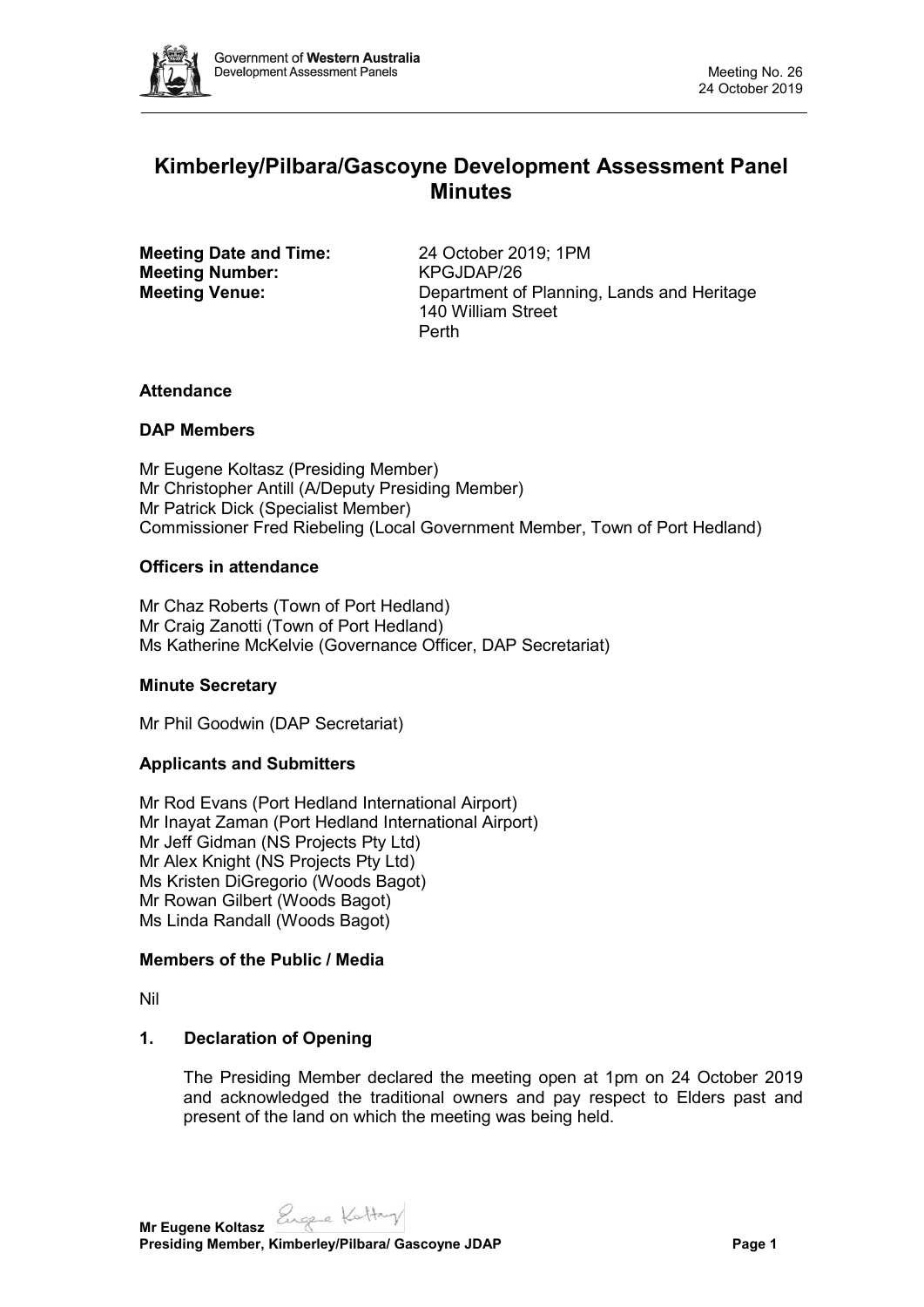

The Presiding Member announced the meeting would be run in accordance with the DAP Standing Orders 2017 under the *Planning and Development (Development Assessment Panels) Regulations 2011*.

The Presiding Member advised that in accordance with Section 5.16 of the DAP Standing Orders 2017 which states *'A person must not use any electronic, visual or audio recording device or instrument to record the proceedings of the DAP meeting unless the Presiding Member has given permission to do so.',* the meeting would not be recorded.

The Presiding Member advised that panel members may refer to technical devices, such as phones and laptops, throughout the meeting to assist them in considering the information before them.

### **2. Apologies**

Ms Samantha Thompson (Deputy Presiding Member)

### **3. Members on Leave of Absence**

Nil

### **4. Noting of Minutes**

DAP members noted that signed minutes of previous meetings are available on the [DAP website.](https://www.dplh.wa.gov.au/about/development-assessment-panels/daps-agendas-and-minutes)

### **5. Declaration of Due Consideration**

All members declared that they had duly considered the documents.

### **6. Disclosure of Interests**

DAP Member, Ms Samantha Thompson, declared an indirect pecuniary interest in item 8.1. Taylor Burrell Barnett whom Ms Thompson works for are engaged by the Town of Port Hedland to undertake the Spoilbank Marina Project.

In accordance with section 6.3.1 of the DAP Standing Orders 2017, the Presiding Member determined that the member listed above, who had disclosed a pecuniary interest, was not permitted to participate in the discussion or voting on the items.

In accordance with section 2.4.9 of the DAP Code of Conduct 2017, DAP Member, Commissioner Fred Riebeling, declared that he participated in a prior Council meeting in relation to the application at item 8.1. However, under section 2.1.2 of the DAP Code of Conduct 2017, Commissioner Riebeling acknowledged that he is not bound by any previous decision or resolution of the local government and undertakes to exercise independent judgment in relation to any DAP application before him, which will be considered on its planning merits.

In accordance with section 6.2 and 6.3 of the DAP Standing Orders 2017, the Presiding Member determined that the member listed above, who had disclosed a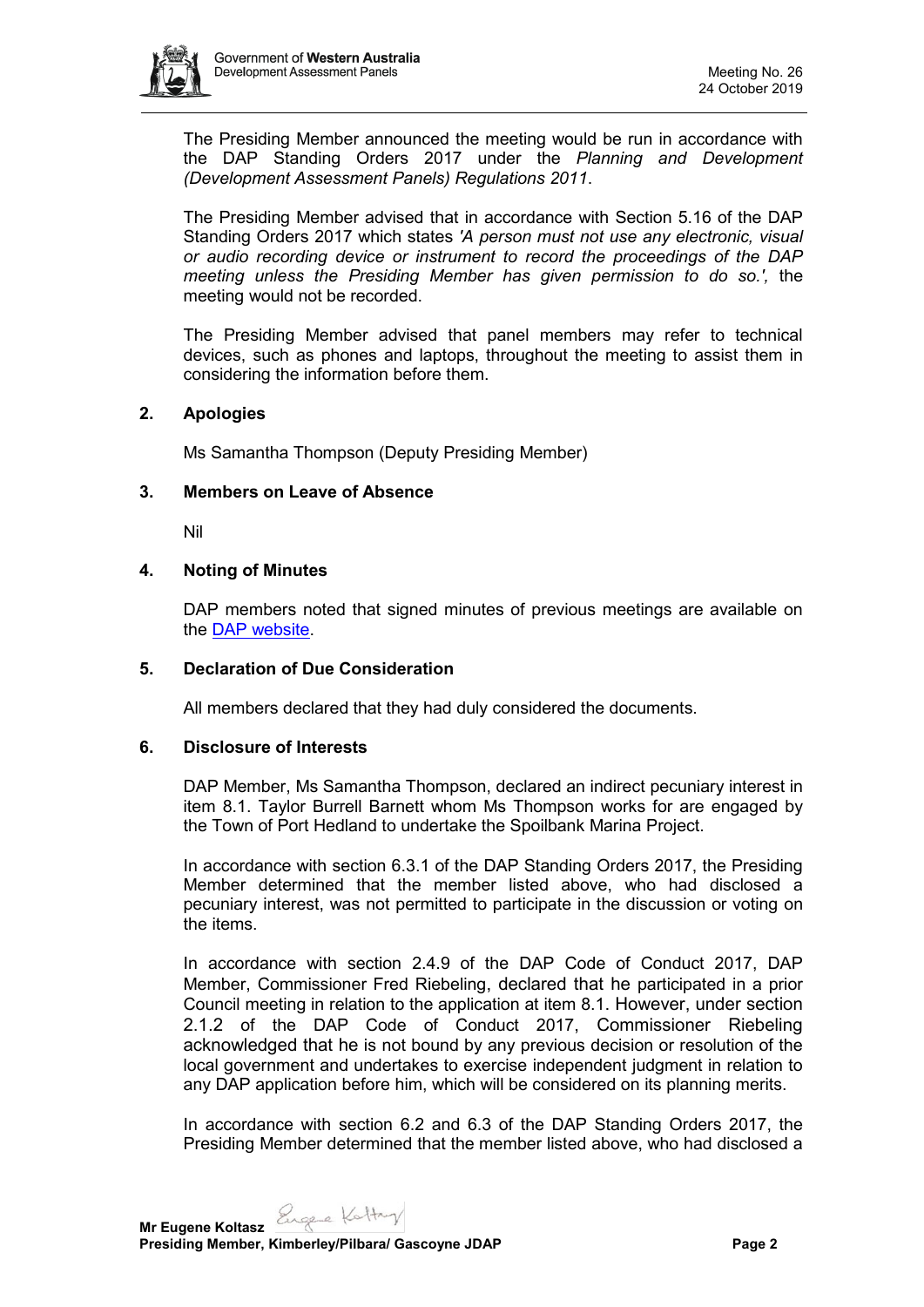

impartiality interest, was permitted to participate in the discussion and voting on the item.

# **7. Deputations and Presentations**

- **7.1** Mr Chaz Roberts (Town of Port Hedland) addressed the DAP in relation to the application at Item 8.1 and responded to questions from the panel.
- **7.2** Mr Craig Zanotti (Town of Port Hedland) addressed the DAP in relation to the application at Item 8.1 and responded to questions from the panel.

### **8. Form 1 – Responsible Authority Reports – DAP Application**

**8.1** Property Location: Lot 9007 Great Northern Highway, Port Hedland Development Description: Airport terminal redevelopment NS Projects Pty Ltd Owner: Town of Port Hedland Responsible Authority: Town of Port Hedland DAP File No: DAP/19/01639

### **REPORT RECOMMENDATION**

**Moved by:** Commissioner Fred Riebeling **Seconded by:** Mr Chris Antill

That the Kimberley Pilbara Gascoyne JDAP resolves to:

1. **Approve** DAP Application reference DAP/19/01639 and accompanying plans in accordance with Clause 68 of Schedule 2 (Deemed Provisions) of the *Planning and Development (Local Planning Schemes) Regulations 2015*, and the Town of Port Hedland Local Planning Scheme No. 5 subject to the following conditions:

# **Conditions:**

- 1. This decision constitutes planning approval only and is valid for a period of two years from the date of approval. If the subject development is not substantially commenced within the two year period, the approval shall lapse and be of no further effect.
- 2. All development and use of the land must be carried out in accordance with the approved plans as listed below, with the exception of any minor changes as approved in writing by the Town of Port Hedland following the decision of the JDAP:
	- a. Development application of Port Hedland International Airport, Sheet No. DA-10000, Revision J, Date 13/09/19;
	- b. Site Plan, Sheet No. DA-11000, Revision J, Date 13/09/19;
	- c. Site Plan Overlay, Sheet No. DA-11100, Revision B, Date 13/09/19;
	- d. Terminal Overall Floor Plan, Sheet No. DA-12000, Revision J, Date 13/09/19;
	- e. Terminal Overall Roof Plan, Sheet No. DA-12001, Revision J, Date 13/09/19;
	- f. Overall Elevations; Sheet No. DA-13000, Revision J, Date 13/09/19;
	- g. Overall Sections; Sheet No. DA-13001; Revision J, Date 13/09/19; and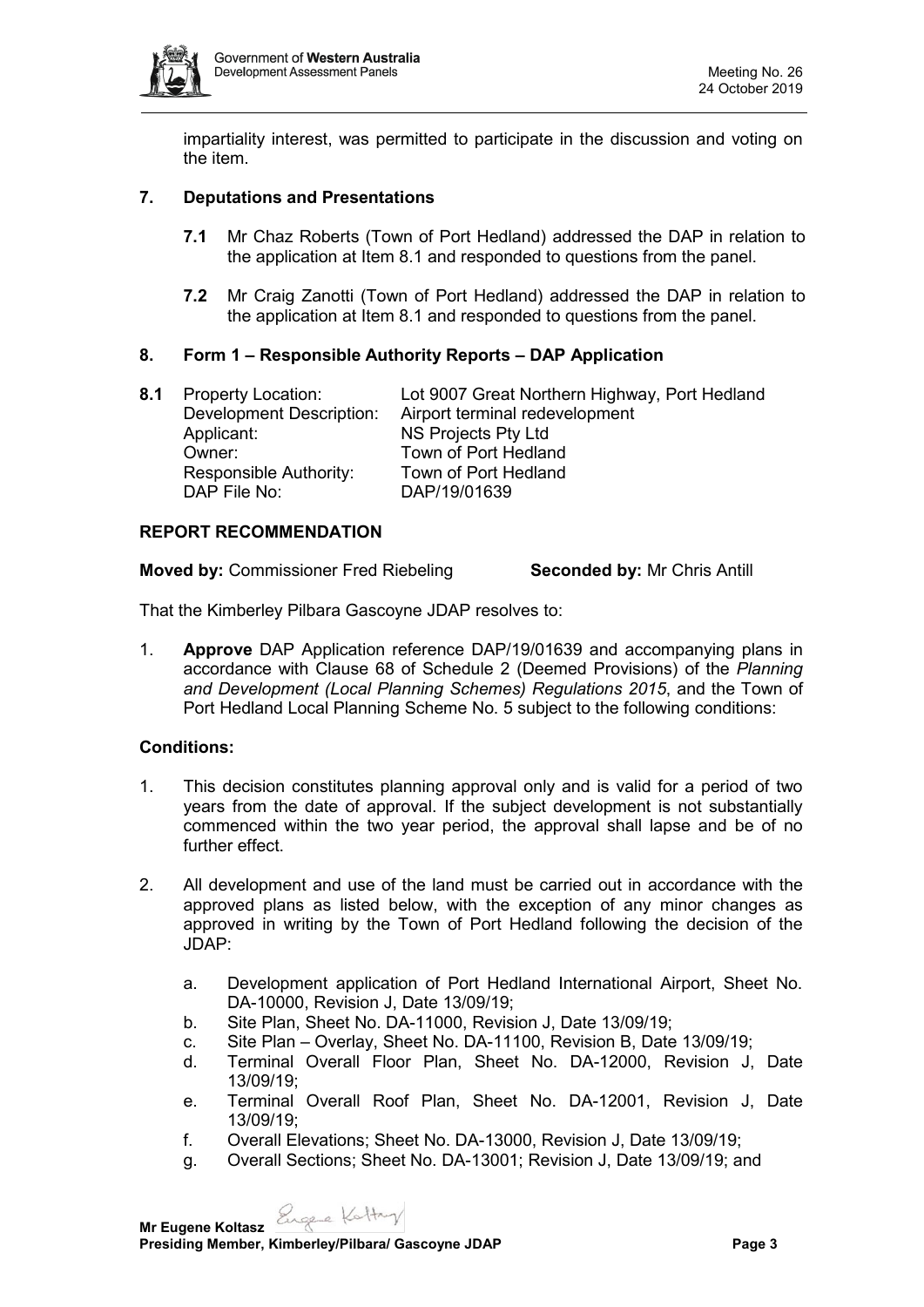

- h. Landscape Concept Plan; D1.101A; Revision D; Date September 2019.
- 3. Prior to lodging a building permit, a detailed landscaping and reticulation plan must be submitted to and approved by the Town of Port Hedland. The landscaping plan must be completed within 60 days of completion of the final works covered under this approval. Landscaping shall be maintained thereafter, to the satisfaction of the Town of Port Hedland.
- 4. Prior to lodging a building permit, the applicant must either elect in writing to the Town of Port Hedland that they will:
	- a. Develop a Public Art project on-site to a minimum value of \$147,000 and complete it within 60 days of the completion of final works covered under this application; or
	- b. Make a cash-in-lieu contribution to the Town of \$147,000, prior to lodgement of a building permit, in which case the Town will coordinate a Public Art project on-site.
- 5. Prior to lodging a building permit, a stormwater management plan shall be submitted to and approved by the Town of Port Hedland in accordance with the Town's Stormwater Guidelines. The applicant shall undertake the necessary works in accordance with the stormwater management plan within the timeframe identified under the plan.
- 6. A minimum of 115 car bays (including disabled bays) must be made available at all times for public use. This excludes car hire/rental space, rideshare, taxi and pick up, drop off bays. All internal road and car parking areas shall be sealed, kerbed, drained and marked in accordance with AS 2890.1:2004 Parking facilities, within 60 days of completion of all other works covered under this approval. All car bays shall be maintained thereafter to the satisfaction of the Town of Port Hedland.
- 7. Within 60 days of the completion of all works covered under this approval, all redundant crossovers, driveways, kerbing, access roads, utilities, effluent disposal systems, pumps, electricity and water must be removed and reinstated to the specification and satisfaction of the Town of Port Hedland.
- 8. All areas of outdoor storage, all piped, ducted and wired services, air conditioners, water systems, water tanks, service metres and bin storage areas, must be screened from public view within 60 days of completion of all works covered under this approval. Design plans for the location, materials and construction of proposed screening must be submitted and approved by the Town of Port Hedland prior to lodging an application for building permit.
- 9. Prior to lodging a building permit, the applicant must submit, have approved, and thereafter implement, a management plan detailing how risks of wind and/or water borne erosion and sedimentation will be minimised during the works, to the satisfaction of the Town of Port Hedland.
- 10. Prior to lodging an application for a building permit, the applicant must submit a Construction Waste Management Plan to the Town of Port Hedland. The Plan must address, but not be limited to, the following matters: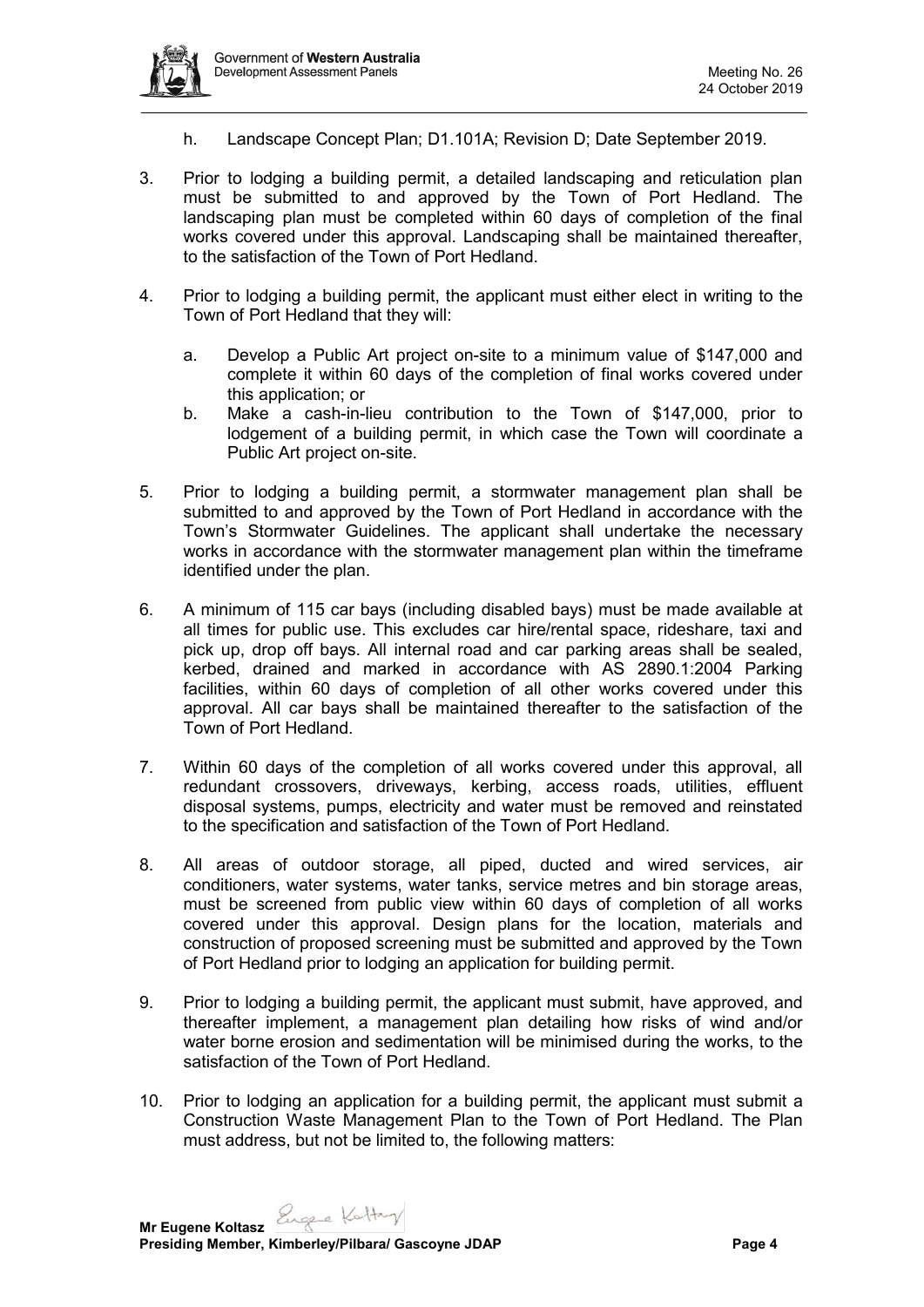

- a. Removal of hazardous materials and disposal at an approved waste disposal facility in accordance with the requirements of the relevant legislation, codes, standards and guidelines; and
- b. Details demonstrating compliance with the relevant legislative requirements, associated with the removal of hazardous waste, particularly the method of containment and control of emission of fibres to the air.

### **Advice Notes**

- 1. The Civil Aviation Safety Authority has recommended an Aviation Impact Assessment be developed. This report should confirm any impacts from both the works associated with the construction phase and the completed development. Specifically, there may be an impact on the published terminal instrument flight procedures and the plans should be sent to Airservices and Naverus/GE for assessment. Any crane operations will need to be assessed and the impacts mitigated. The aviation aspects to be considered include the following:
	- a. protecting an airport's operational airspace;
	- b. lighting in the vicinity of airports;
	- c. building generated windshear and turbulence; and
	- d. protecting aviation facilities communications, navigation and surveillance facilities.
- 2. The landscaping plan should address the following:
	- a. Retention of vegetation with a trunk diameter of 500mm or greater;
	- b. Shade trees for all car parking areas;
	- c. Shade trees to have full canopy cover over all pedestrian walkways at maturity;
	- d. Fully screen the effluent disposal area and all associated infrastructure such as water tanks, pumping stations, etc. from the Great Northern Highway and all public areas within the property; and
	- e. All plants shall be provided with a reticulated water supply.
- 3. Should the applicant elect to coordinate a Public Art Project; Town Policy shall be satisfied in accordance with Local Planning Policy Percent for Public Art Guidelines June 2013, prior to lodging a building permit. Should the applicant elect to make a cash-in-lieu contribution to the Town, \$147,000 shall be paid to the Town of Port Hedland prior to lodging a building permit.
- 4. The stormwater management plan shall address stormwater disposal on-site, culvert design under the Great Northern Highway and the open drain east of the Great Northern Highway, including any upgrades required.
- 5. Main Roads WA advises the following:
	- a. Water shall not be discharged onto the road reserve (includes via culverts) without prior written approval from Main Roads.
	- b. Water run-off from Port Hedland International Airport land has been of concern for some time due to the large increase of non-permeable areas as a result of Airport infrastructure improvements.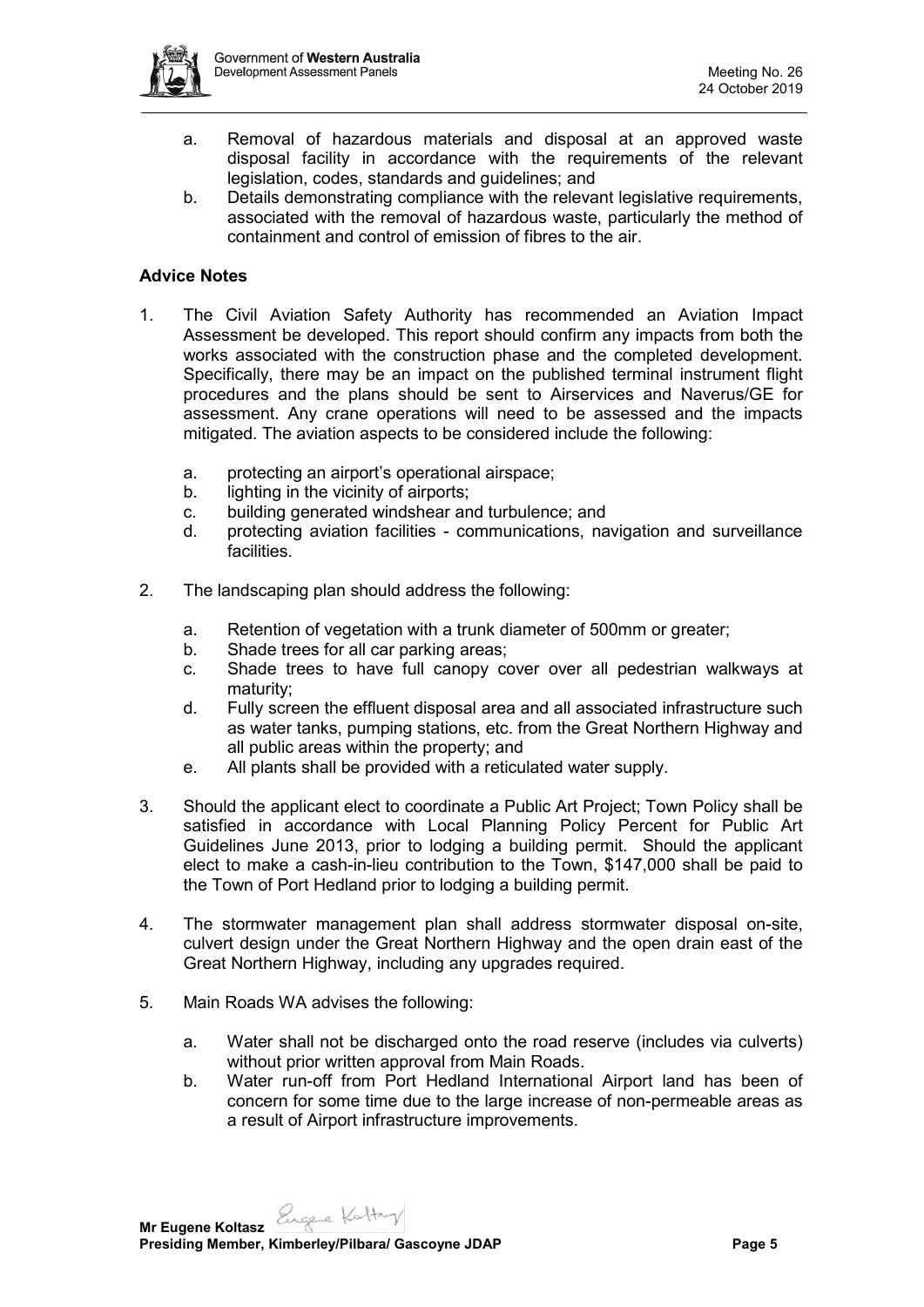

- c. The consultant's report regarding culvert upgrade on the Highway is noted; however, a robust engineering review on the proposed design is required to ensure culvert drainage suitability.
- 6. Public Art design, construction or contributions are guided by the Town's Local Planning Policy – Percent for Public Art (2012) and Percent for Public Art Guidelines June 2013. Public art should be included for all proposed water tanks.
- 7. The development and/or land use must comply with the following:
	- a. Contaminated Sites Act 2003;
	- b. Contaminated Sites Regulations 2006;
	- c. Environmental Protection Act 1986;
	- d. Environmental Protection (Controlled Waste) Regulations 2004;
	- e. Environmental Protection (Noise) Regulations 1997;
	- f. Environmental Protection (Unauthorised Discharges) Regulations 2004;
	- g. Health (Asbestos) Regulations 1992;
	- h. Health (Public Buildings) Regulations 1992;
	- i. Health (Treatment of Sewerage and Disposal of Liquid Waste) Regulations 1974; and
	- j. Town of Port Hedland Animals, Environment and Nuisance Local Law 2016.
- 8. The applicant is advised that in respect to the need for a stormwater management plan the Town's Technical Services will need to be contacted.
- 9. The decommissioning of any redundant on-site effluent disposal system shall be in accordance with the Health (Miscellaneous Provisions) Act 1911.
- 10. The applicant shall gain approval from the Town of Port Hedland for the installation of any new on-site effluent disposal system, prior to the commencement of site works for the infrastructure.
- 11. Due to the potential presence of asbestos material, preliminary soil sampling and assessment of the total land area must be done to determine the presence of contaminants. Any demolition and removal work must be undertaken by a contractor with a current unrestricted asbestos removal licence and all contaminated waste must be disposed of at a licenced waste acceptor. Information pertaining to this can be gained from contacting the Town of Port Hedland Health Services.
- 12. Lot 9007 has been classified as possibly contaminated investigation required under the Contaminated Sites Act 2003. The proposed works are located in areas of Lot 9007 that have been identified as potentially being contaminated due to current or historical site activities. Relevant areas include the former Mobil aviation fuel depot (hydrocarbons), the hire care depots (hydrocarbons), stormwater drains (asbestos), and the wastewater pond (nutrients, pathogens, asbestos). The Department of Water and Environmental Regulation (DWER) recommends that all works be undertaken in accordance with a site-specific construction environmental management plan that includes provisions for the management of potential contamination. Any assessment or management of contaminated material undertaken during site works should be undertaken in accordance with DWER's Contaminated Sites guidelines and reported to DWER at the conclusion of works. The Civil Aviation Safety Authority have recommended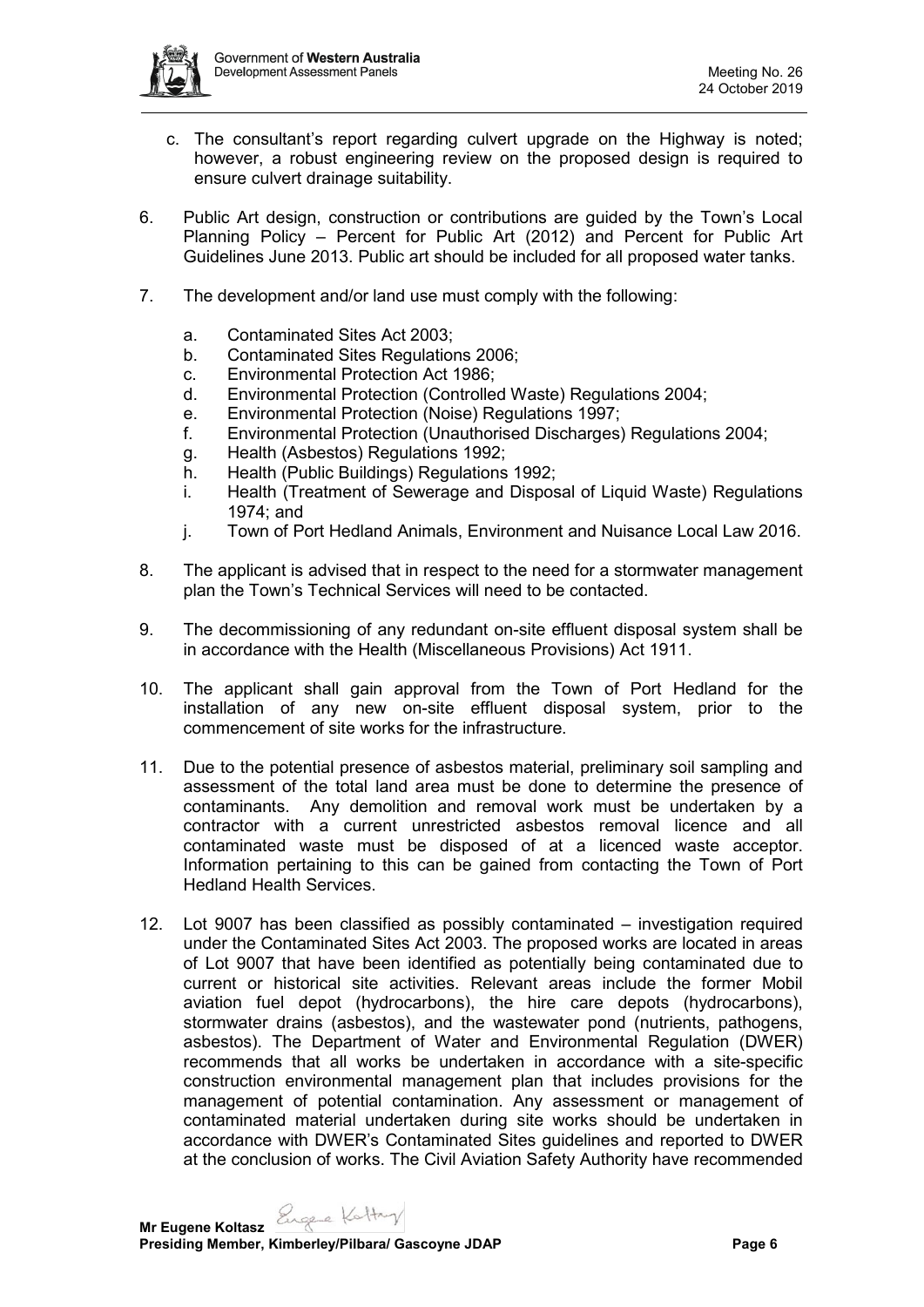

that the Aviation Impact Assessment identifies whether any impacts or otherwise from both the works associated with the construction phase and the completed works. Specifically, there may be an impact on the published terminal instrument flight procedures and the plans should be sent to Airservices and Naverus/GE for assessment. Additionally, any crane operations will also need to be assessed and the impacts mitigated. The aviation aspects to be considered include the following:

- a. protecting an airport's operational airspace;
- b. lighting in the vicinity of airports;
- c. building generated windshear and turbulence; and
- d. protecting aviation facilities communications, navigation and surveillance facilities.

### **AMENDING MOTION 1**

**Moved by:** Mr Chris Antill **Seconded by:** Mr Eugene Koltasz

That Condition 3 be amended to read as follows:

*Prior to lodging a building permit, a detailed landscaping and reticulation plan must be submitted to and approved by the Town of Port Hedland. The landscaping plan must be completed implemented within 60 days of completion of the final works covered under this approval. Landscaping shall be maintained thereafter, to the satisfaction of the Town of Port Hedland.*

# **The Amending Motion was put and CARRIED UNANIMOUSLY.**

**REASON:** To provide clarity around the intent of the report recommendation.

### **AMENDING MOTION 2**

**Moved by:** Mr Patrick Dick **Seconded by:** Mr Eugene Koltasz

The following amendments were made en bloc:

i. That Advice Note 12 be amended to read as follows:

*Lot 9007 has been classified as possibly contaminated – investigation required under the Contaminated Sites Act 2003. The proposed works are located in areas of Lot 9007 that have been identified as potentially being contaminated due to current or historical site activities. Relevant areas include the former Mobil aviation fuel depot (hydrocarbons), the hire care depots (hydrocarbons), stormwater drains (asbestos), and the wastewater pond (nutrients, pathogens, asbestos). The Department of Water and Environmental Regulation (DWER) recommends that all works be undertaken in accordance with a site-specific construction environmental management plan that includes provisions for the management of potential contamination. Any assessment or management of contaminated material undertaken during site works should be undertaken in accordance with DWER's Contaminated Sites guidelines and reported to DWER at the conclusion of works. The Civil Aviation Safety Authority have recommended that the Aviation Impact Assessment identifies whether any impacts or otherwise from both the works associated with the construction phase and the completed works. Specifically, there may be an impact on the* 

**Mr Eugene Koltasz**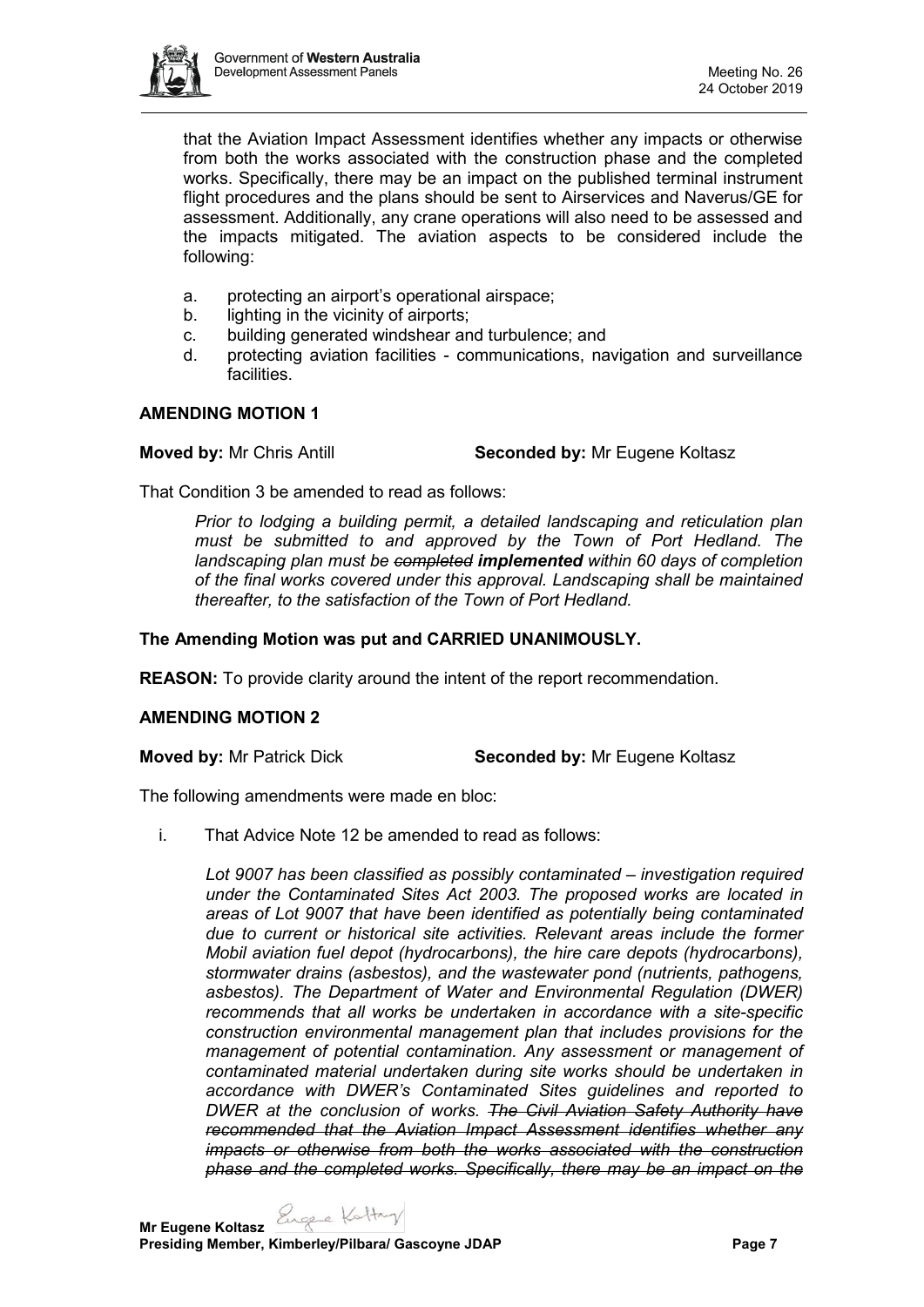

*published terminal instrument flight procedures and the plans should be sent to Airservices and Naverus/GE for assessment. Additionally, any crane operations will also need to be assessed and the impacts mitigated. The aviation aspects to be considered include the following:*

*a. protecting an airport's operational airspace;*

*b. lighting in the vicinity of airports;*

*c. building generated windshear and turbulence; and*

*d. protecting aviation facilities - communications, navigation and surveillance facilities.*

### *ii.* That Condition 4 be amended to read as follows:

*Prior to lodging a building permit, the applicant must either elect in writing to the Town of Port Hedland that they will either:*

*a. Develop a Public Art project on-site to a minimum value of \$147,000 and complete it within 60 days of the completion of final works covered under this application; or*

*b. Make a cash-in-lieu contribution to the Town of \$147,000, prior to lodgement of a building permit, in which case the Town will coordinate a Public Art project on-site.*

### **The Amending Motion was put and CARRIED UNANIMOUSLY.**

**REASON:** This information was a duplication of wording contained in Advice Note 1 and to provide clarity that only one option is required.

# **REPORT RECOMMENDATION (AS AMENDED)**

That the Kimberley Pilbara Gascoyne JDAP resolves to:

1. **Approve** DAP Application reference DAP/19/01639 and accompanying plans in accordance with Clause 68 of Schedule 2 (Deemed Provisions) of the *Planning and Development (Local Planning Schemes) Regulations 2015*, and the Town of Port Hedland Local Planning Scheme No. 5 subject to the following conditions:

### **Conditions:**

- 1. This decision constitutes planning approval only and is valid for a period of two years from the date of approval. If the subject development is not substantially commenced within the two year period, the approval shall lapse and be of no further effect.
- 2. All development and use of the land must be carried out in accordance with the approved plans as listed below, with the exception of any minor changes as approved in writing by the Town of Port Hedland following the decision of the JDAP:
	- a. Development application of Port Hedland International Airport, Sheet No. DA-10000, Revision J, Date 13/09/19;
	- b. Site Plan, Sheet No. DA-11000, Revision J, Date 13/09/19;
	- c. Site Plan Overlay, Sheet No. DA-11100, Revision B, Date 13/09/19;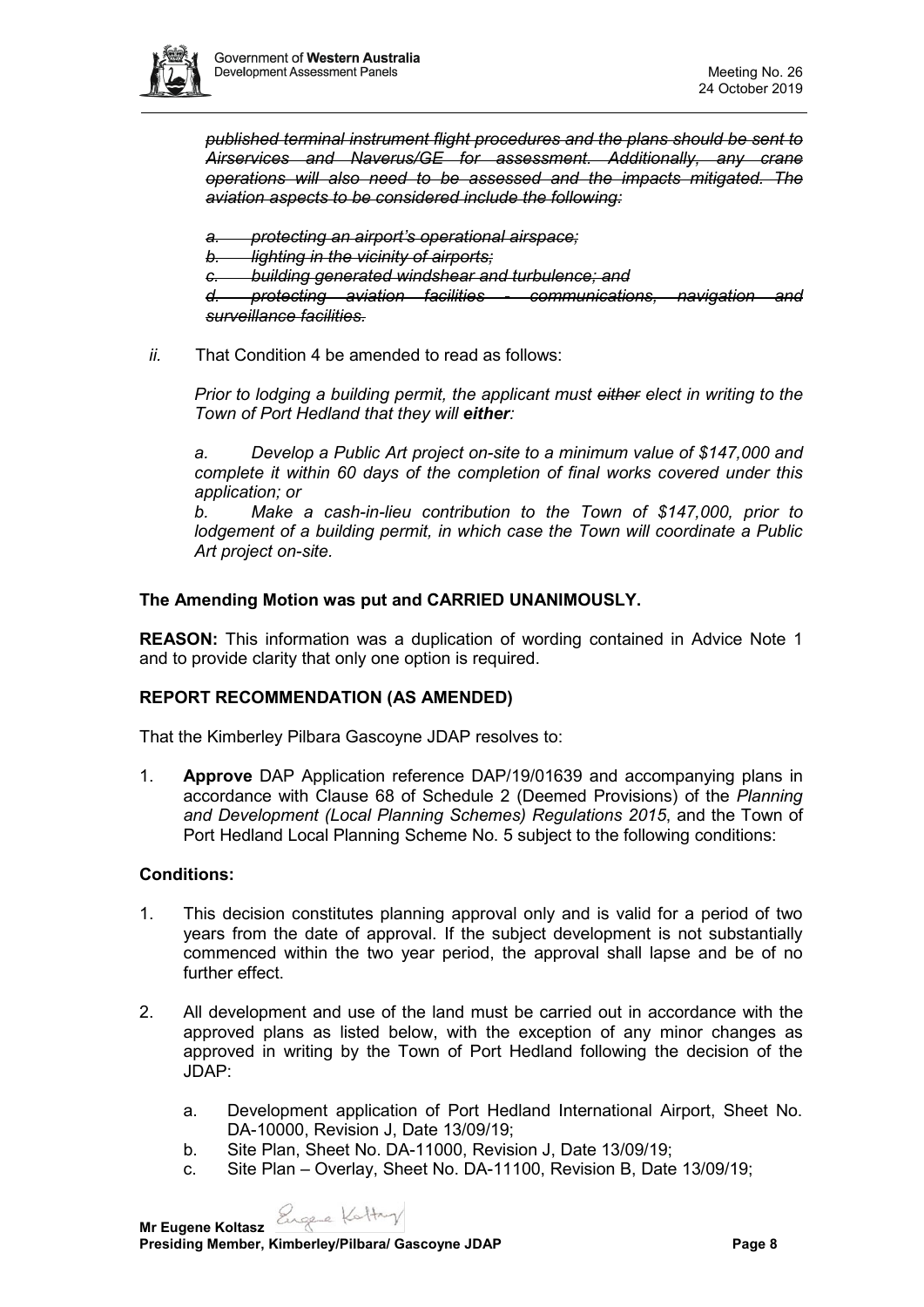

- d. Terminal Overall Floor Plan, Sheet No. DA-12000, Revision J, Date 13/09/19;
- e. Terminal Overall Roof Plan, Sheet No. DA-12001, Revision J, Date 13/09/19;
- f. Overall Elevations; Sheet No. DA-13000, Revision J, Date 13/09/19;
- g. Overall Sections; Sheet No. DA-13001; Revision J, Date 13/09/19; and
- h. Landscape Concept Plan; D1.101A; Revision D; Date September 2019.
- 3. Prior to lodging a building permit, a detailed landscaping and reticulation plan must be submitted to and approved by the Town of Port Hedland. The landscaping plan must be implemented within 60 days of completion of the final works covered under this approval. Landscaping shall be maintained thereafter, to the satisfaction of the Town of Port Hedland.
- 4. Prior to lodging a building permit, the applicant must elect in writing to the Town of Port Hedland that they will either:
	- a. Develop a Public Art project on-site to a minimum value of \$147,000 and complete it within 60 days of the completion of final works covered under this application; or
	- b. Make a cash-in-lieu contribution to the Town of \$147,000, prior to lodgement of a building permit, in which case the Town will coordinate a Public Art project on-site.
- 5. Prior to lodging a building permit, a stormwater management plan shall be submitted to and approved by the Town of Port Hedland in accordance with the Town's Stormwater Guidelines. The applicant shall undertake the necessary works in accordance with the stormwater management plan within the timeframe identified under the plan.
- 6. A minimum of 115 car bays (including disabled bays) must be made available at all times for public use. This excludes car hire/rental space, rideshare, taxi and pick up, drop off bays. All internal road and car parking areas shall be sealed, kerbed, drained and marked in accordance with AS 2890.1:2004 Parking facilities, within 60 days of completion of all other works covered under this approval. All car bays shall be maintained thereafter to the satisfaction of the Town of Port Hedland.
- 7. Within 60 days of the completion of all works covered under this approval, all redundant crossovers, driveways, kerbing, access roads, utilities, effluent disposal systems, pumps, electricity and water must be removed and reinstated to the specification and satisfaction of the Town of Port Hedland.
- 8. All areas of outdoor storage, all piped, ducted and wired services, air conditioners, water systems, water tanks, service metres and bin storage areas, must be screened from public view within 60 days of completion of all works covered under this approval. Design plans for the location, materials and construction of proposed screening must be submitted and approved by the Town of Port Hedland prior to lodging an application for building permit.
- 9. Prior to lodging a building permit, the applicant must submit, have approved, and thereafter implement, a management plan detailing how risks of wind and/or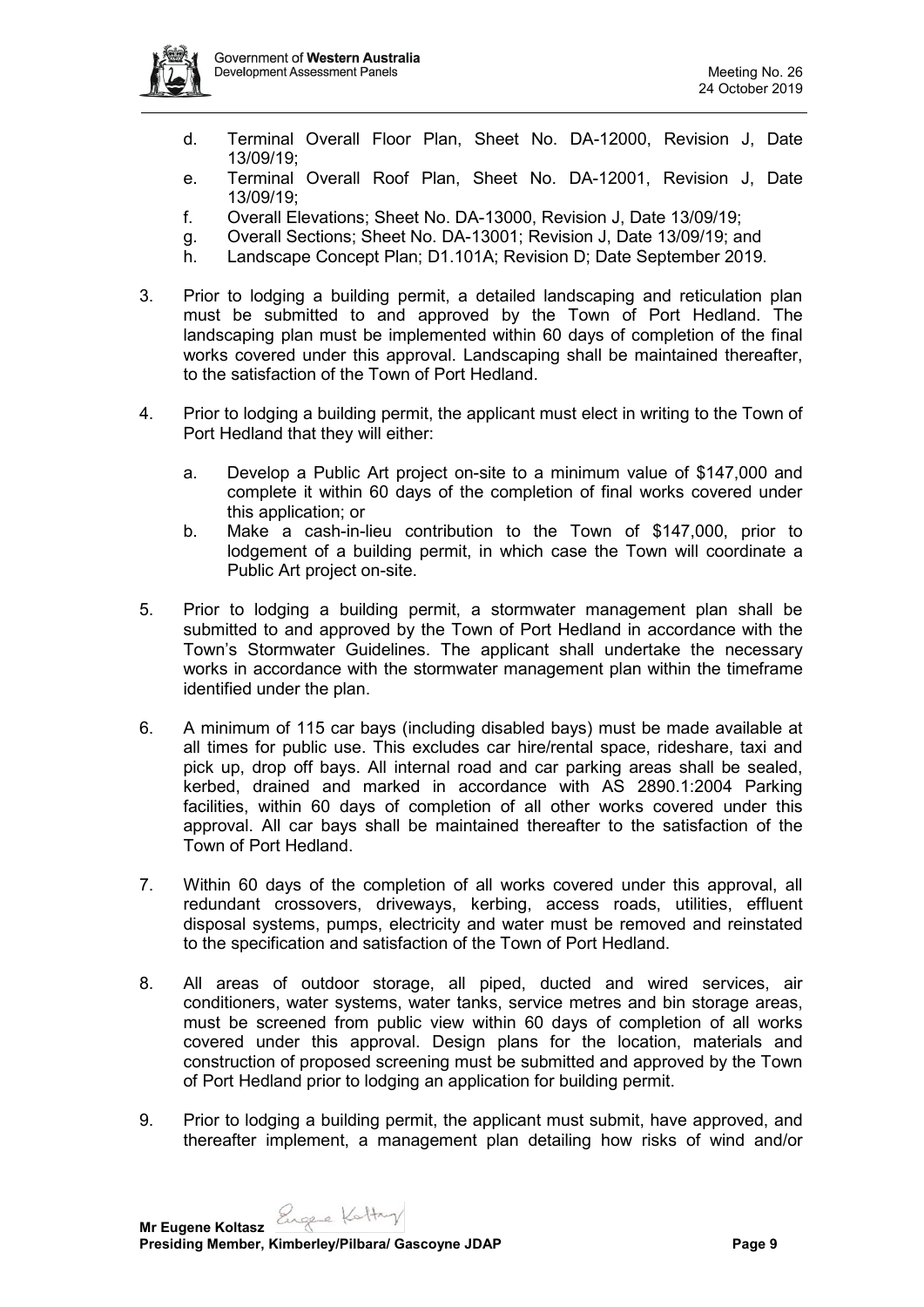

water borne erosion and sedimentation will be minimised during the works, to the satisfaction of the Town of Port Hedland.

- 10. Prior to lodging an application for a building permit, the applicant must submit a Construction Waste Management Plan to the Town of Port Hedland. The Plan must address, but not be limited to, the following matters:
	- a. Removal of hazardous materials and disposal at an approved waste disposal facility in accordance with the requirements of the relevant legislation, codes, standards and guidelines; and
	- b. Details demonstrating compliance with the relevant legislative requirements. associated with the removal of hazardous waste, particularly the method of containment and control of emission of fibres to the air.

# **Advice Notes**

- 1. The Civil Aviation Safety Authority has recommended an Aviation Impact Assessment be developed. This report should confirm any impacts from both the works associated with the construction phase and the completed development. Specifically, there may be an impact on the published terminal instrument flight procedures and the plans should be sent to Airservices and Naverus/GE for assessment. Any crane operations will need to be assessed and the impacts mitigated. The aviation aspects to be considered include the following:
	- a. protecting an airport's operational airspace;
	- b. lighting in the vicinity of airports;
	- c. building generated windshear and turbulence; and
	- d. protecting aviation facilities communications, navigation and surveillance facilities.
- 2. The landscaping plan should address the following:
	- a. Retention of vegetation with a trunk diameter of 500mm or greater;
	- b. Shade trees for all car parking areas;
	- c. Shade trees to have full canopy cover over all pedestrian walkways at maturity;
	- d. Fully screen the effluent disposal area and all associated infrastructure such as water tanks, pumping stations, etc. from the Great Northern Highway and all public areas within the property; and
	- e. All plants shall be provided with a reticulated water supply.
- 3. Should the applicant elect to coordinate a Public Art Project; Town Policy shall be satisfied in accordance with Local Planning Policy Percent for Public Art Guidelines June 2013, prior to lodging a building permit. Should the applicant elect to make a cash-in-lieu contribution to the Town, \$147,000 shall be paid to the Town of Port Hedland prior to lodging a building permit.
- 4. The stormwater management plan shall address stormwater disposal on-site, culvert design under the Great Northern Highway and the open drain east of the Great Northern Highway, including any upgrades required.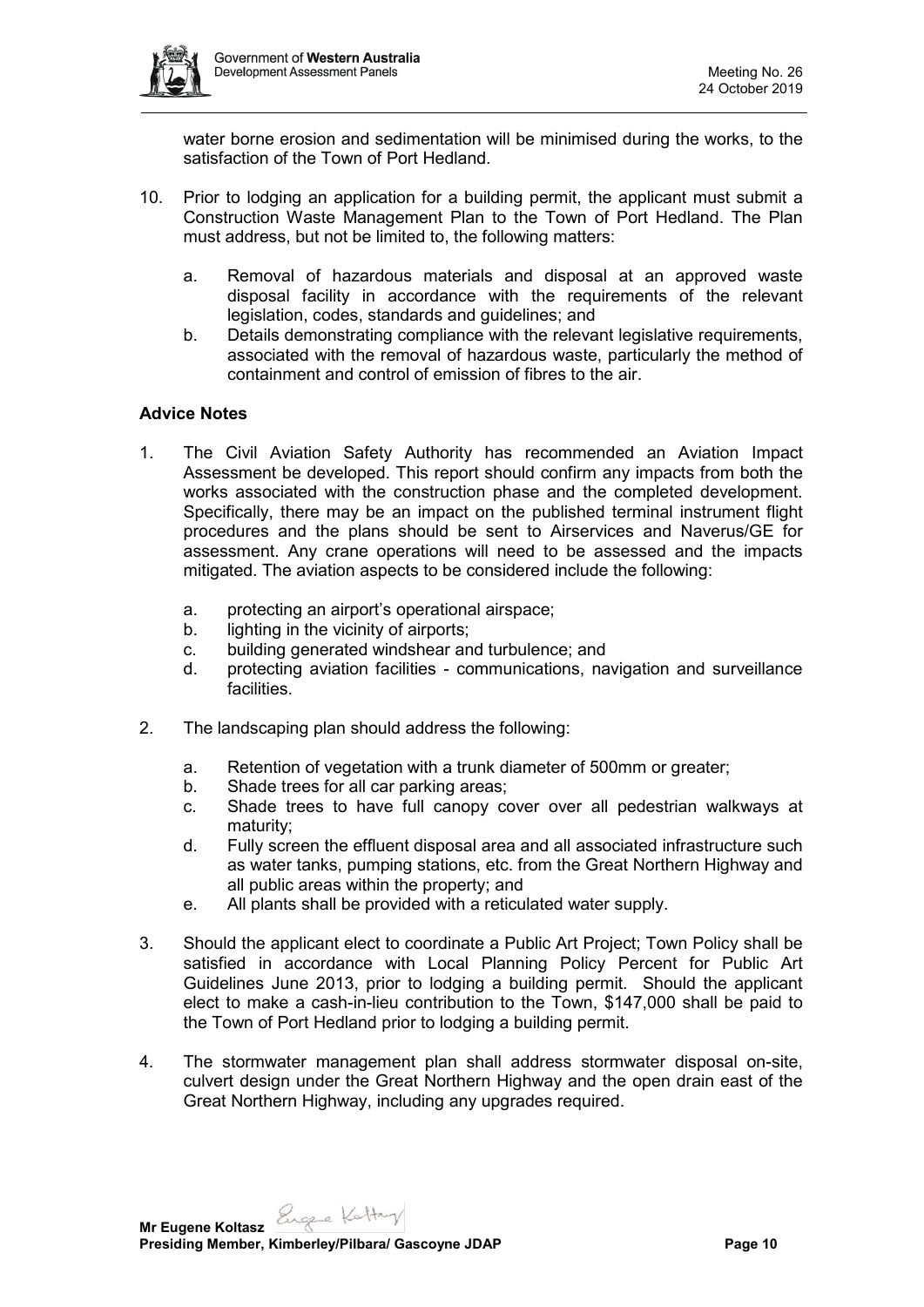- 5. Main Roads WA advises the following:
	- a. Water shall not be discharged onto the road reserve (includes via culverts) without prior written approval from Main Roads.
	- b. Water run-off from Port Hedland International Airport land has been of concern for some time due to the large increase of non-permeable areas as a result of Airport infrastructure improvements.
	- c. The consultant's report regarding culvert upgrade on the Highway is noted; however, a robust engineering review on the proposed design is required to ensure culvert drainage suitability.
- 6. Public Art design, construction or contributions are guided by the Town's Local Planning Policy – Percent for Public Art (2012) and Percent for Public Art Guidelines June 2013. Public art should be included for all proposed water tanks.
- 7. The development and/or land use must comply with the following:
	- a. Contaminated Sites Act 2003;
	- b. Contaminated Sites Regulations 2006;
	- c. Environmental Protection Act 1986;
	- d. Environmental Protection (Controlled Waste) Regulations 2004;
	- e. Environmental Protection (Noise) Regulations 1997;
	- f. Environmental Protection (Unauthorised Discharges) Regulations 2004;
	- g. Health (Asbestos) Regulations 1992;
	- h. Health (Public Buildings) Regulations 1992;
	- i. Health (Treatment of Sewerage and Disposal of Liquid Waste) Regulations 1974; and
	- j. Town of Port Hedland Animals, Environment and Nuisance Local Law 2016.
- 8. The applicant is advised that in respect to the need for a stormwater management plan the Town's Technical Services will need to be contacted.
- 9. The decommissioning of any redundant on-site effluent disposal system shall be in accordance with the Health (Miscellaneous Provisions) Act 1911.
- 10. The applicant shall gain approval from the Town of Port Hedland for the installation of any new on-site effluent disposal system, prior to the commencement of site works for the infrastructure.
- 11. Due to the potential presence of asbestos material, preliminary soil sampling and assessment of the total land area must be done to determine the presence of contaminants. Any demolition and removal work must be undertaken by a contractor with a current unrestricted asbestos removal licence and all contaminated waste must be disposed of at a licenced waste acceptor. Information pertaining to this can be gained from contacting the Town of Port Hedland Health Services.
- 12. Lot 9007 has been classified as possibly contaminated investigation required under the Contaminated Sites Act 2003. The proposed works are located in areas of Lot 9007 that have been identified as potentially being contaminated due to current or historical site activities. Relevant areas include the former Mobil aviation fuel depot (hydrocarbons), the hire care depots (hydrocarbons), stormwater drains (asbestos), and the wastewater pond (nutrients, pathogens,